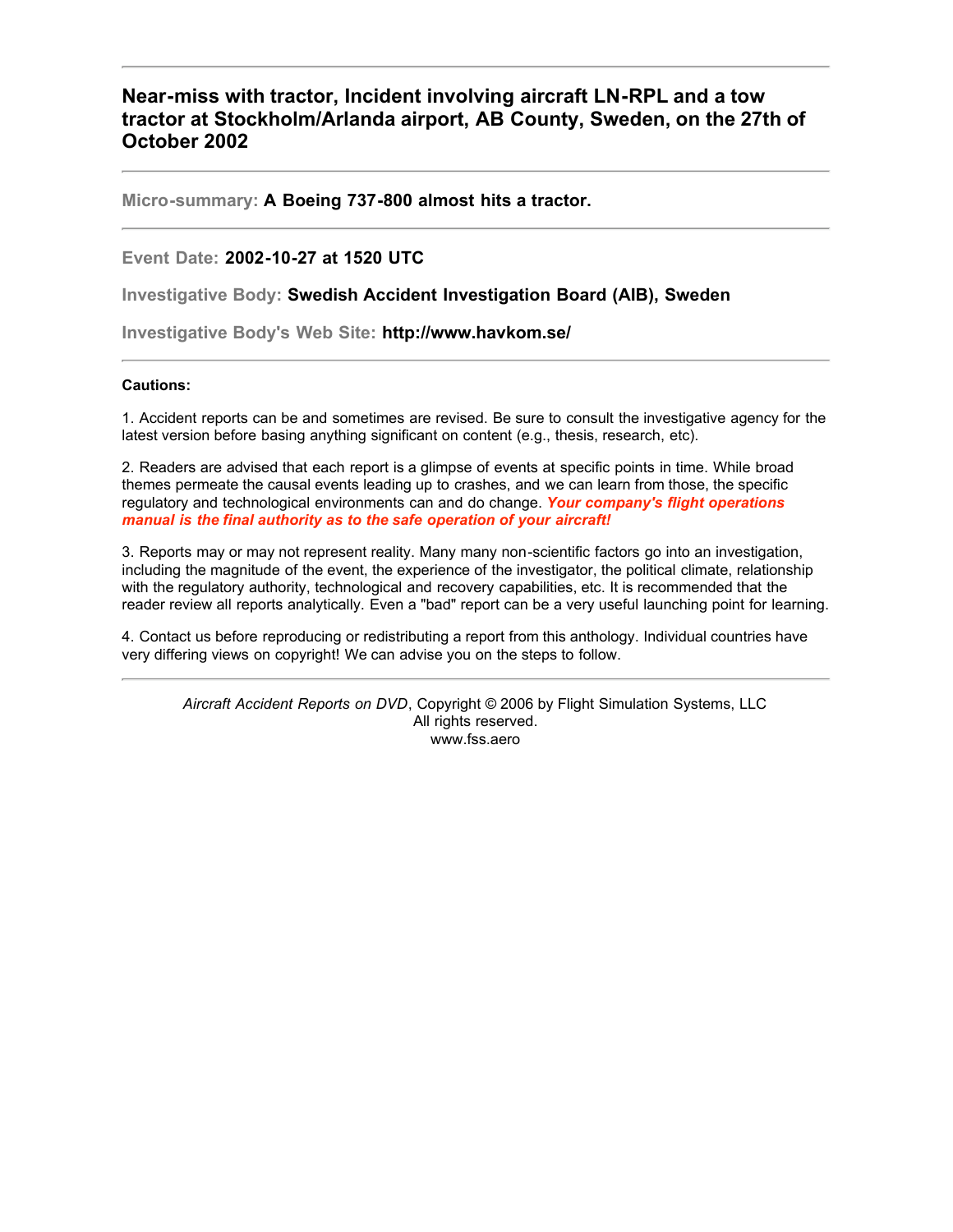

ISSN 1400-5719

# **Report RL 2003:47e**

### *Incident involving aircraft LN-RPL and a tow tractor at Stockholm/ Arlanda airport, AB County, Sweden, on the 27th of October 2002*

Dnr L-093/02

SHK investigates accidents and incidents with regard to safety. The sole objective of the investigations is the prevention of similar occurrences in the future. It is not the purpose of this activity to apportion blame or liability.

The material in this report may be reproduced free of charge provided due acknowledgment is made.

Translated from the original Swedish by Dennis Lynn Anderson, at the request of the Swedish Accident Investigation Board.

In the event of discrepancies between the English and the Swedish texts, the Swedish version is to be considered the authoritative version.

The report is also available on our website: www.havkom.se

Statens haverikommission (SHK) Swedish Accident Investigation Board

*Postadress/Postal address Besöksadress/Visitors Telefon/Phone Fax/Facsimile E-mail Internet*  SE-102 29 Stockholm Sweden

Wennerbergsgatan 10  $\underline{Nat}$  08-441 38 20  $\underline{Nat}$  08 441 38 21 info@havkom.se<br>Stockholm Int +46 8 441 38 20 Int +46 8 441 38 21 www.havkom.se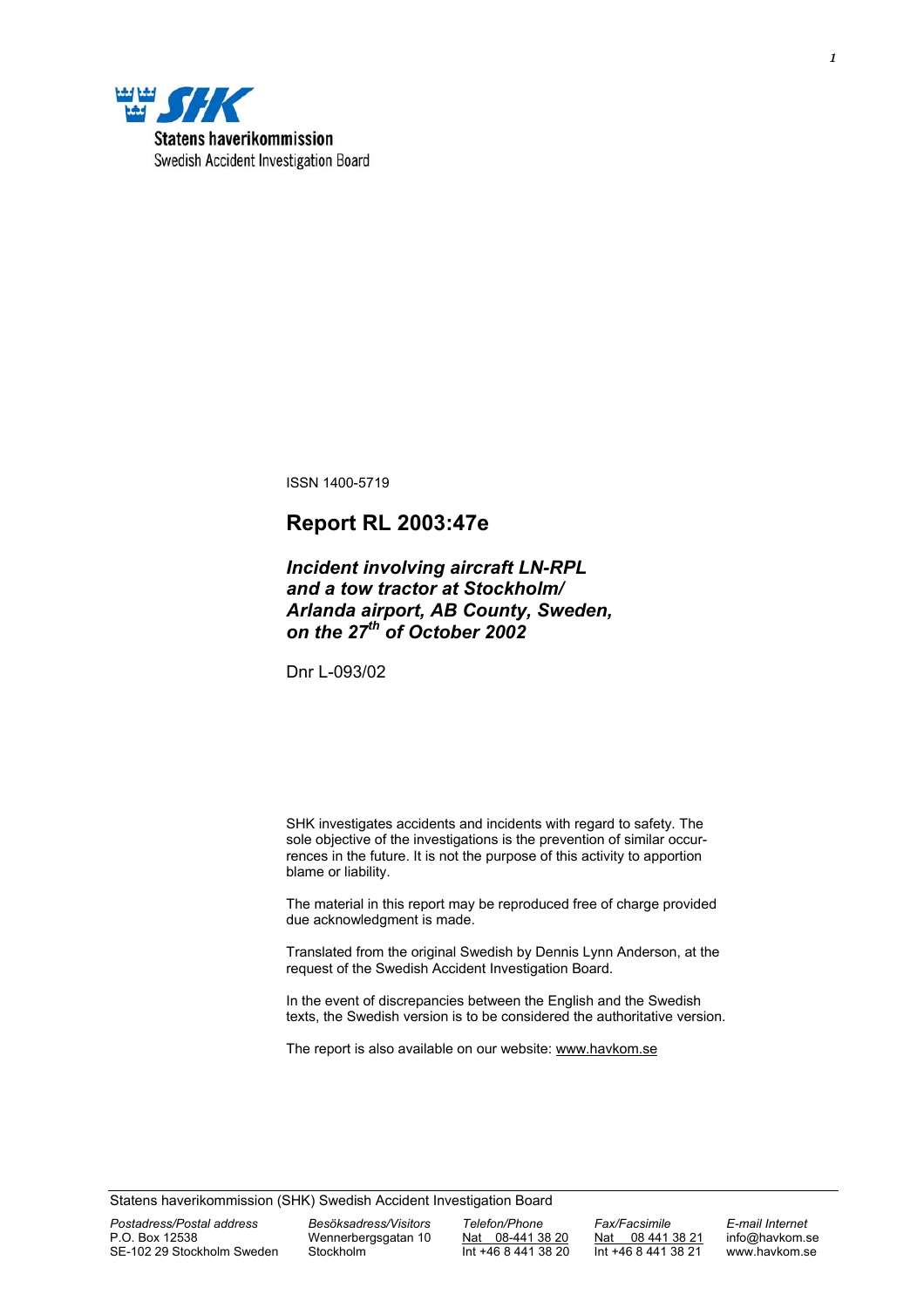2003-12-15 L-093/02

Swedish Civil Aviation Administration

601 79 NORRKÖPING

#### **Report RL 2003:47e**

The Swedish Accident Investigation Board (Statens haverikommission, SHK) has investigated an incident that occurred on the 27<sup>th</sup> of October 2002 at Stockholm/Arlanda airport, AB County, Sweden, involving an aircraft with registration LN-RPL and a tow tractor.

In accordance with section 14 of The Ordinance on the Investigation of Accidents (1990:717) the Board herewith submits a final report on the investigation.

The Accident Investigation kindly awaits a reply by the 15 of June 2004 concerning how the recommendation issued in the report has been complied with.

Lena Svenaeus

Mats Öfverstedt Henrik Elinder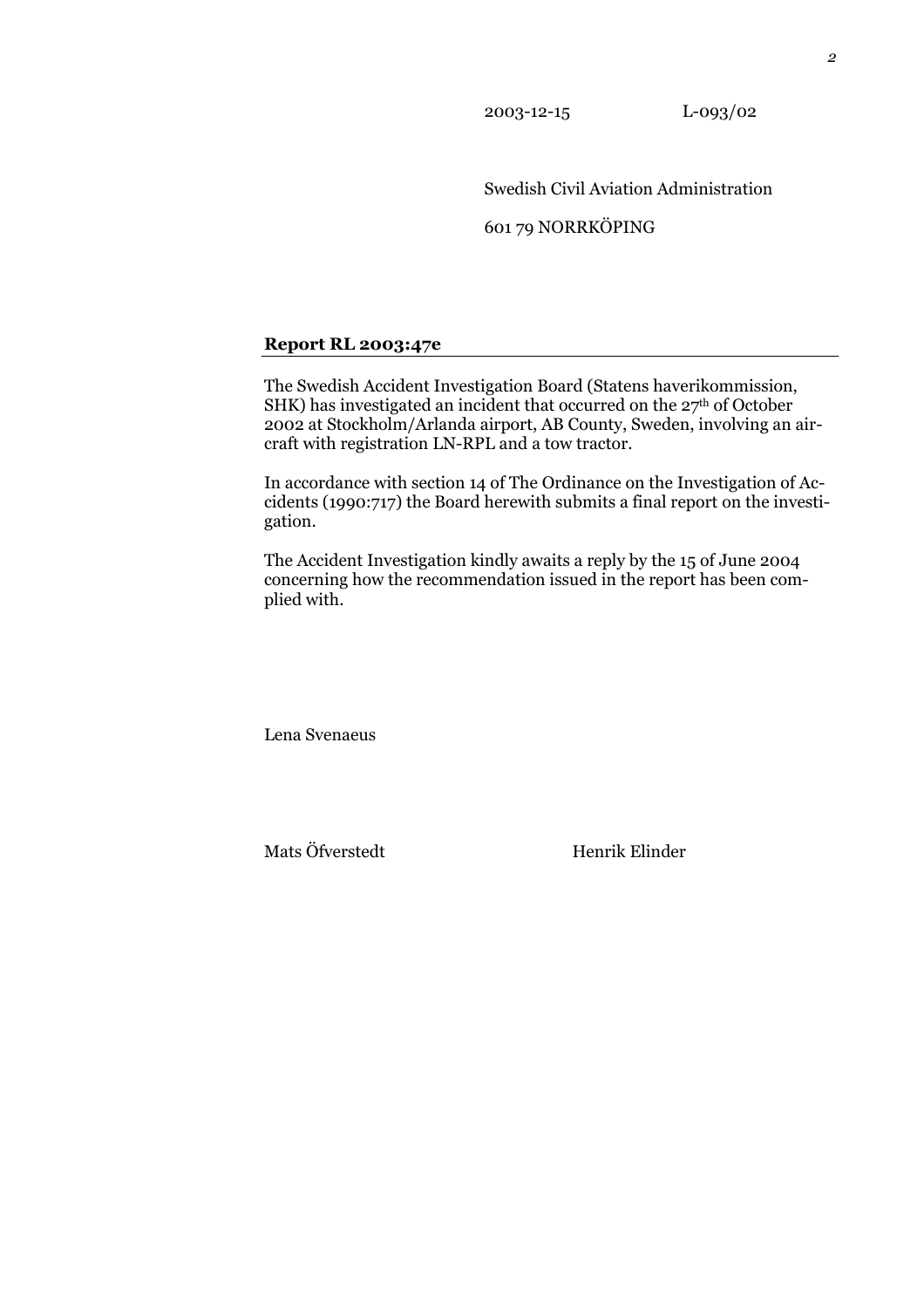# **Contents**

|   | <b>SUMMARY</b>   |                                                   | 4              |
|---|------------------|---------------------------------------------------|----------------|
| 1 |                  | <b>FACTUAL INFORMATION</b>                        | 6              |
|   | 1.1              | <b>History of the flight</b>                      | 6              |
|   | 1.2              | Injuries to persons                               | 6              |
|   | 1.3              | <b>Damage to aircraft</b>                         | 6              |
|   | 1.4              | Other damage                                      | 6              |
|   | 1.5              | The crew                                          | $\overline{7}$ |
|   | 1.5.1            | Commander                                         | $\overline{7}$ |
|   | 1.5.2            | The co-pilot                                      | 7              |
|   | 1.5.3            | The tractor driver                                | 7              |
|   | 1.6              | The aircraft                                      | 7              |
|   | 1.7              | <b>Meteorological information</b>                 | 7              |
|   | 1.8              | Aids to navigation                                | $\overline{7}$ |
|   | 1.9              | <b>Communications</b>                             | 7              |
|   | 1.10             | <b>Aerodrome information</b>                      | 8              |
|   | 1.11             | <b>Flight and voice recorders</b>                 | 8              |
|   |                  | 1.11.1 Flight recorders (DFDR, QAR, GPS)          | 8              |
|   |                  | 1.11.2 Cockpit voice recorder (CVR)               | 8              |
|   | 1.12             | <b>Incident site</b>                              | 9              |
|   |                  | 1.12.1 AIP Sweden                                 | 9              |
|   |                  | 1.12.2 Location of the incident                   | 10             |
|   |                  | 1.12.3 The "roundabout"                           | 10             |
|   | 1.13             | <b>Medical information</b>                        | 11             |
|   | 1.14             | <b>Fire</b>                                       | 11             |
|   | 1.15             | <b>Survival aspects</b>                           | 11             |
|   | 1.16             | <b>Tests and research</b>                         | 11             |
|   | 1.17             | <b>Organizational and management</b>              |                |
|   | 1.17.1           | information<br>Stockholm/Arlanda airport          | 11<br>11       |
|   | 1.17.2           | Scandinavian Airlines Systems (SAS)               | 12             |
|   | 1.18             | <b>Additional information</b>                     | 12             |
|   |                  | 1.18.1 Taxiways                                   | 12             |
|   |                  | 1.18.2 Taxiing at airports                        | 12             |
|   | 1.18.3<br>1.18.4 | Information signs<br>Project 2002 Pier F, Ramp FA | 12<br>12       |
|   | 1.18.5           | Applicable chart in SAS Route Manual              | 12             |
|   | 1.18.6           | <b>ICAO Annex 15</b>                              | 13             |
| 2 | <b>ANALYSIS</b>  |                                                   | 13             |
|   | 2.1              | The incident                                      | 13             |
|   | 2.2              | The taxiway system                                | 14             |
| 3 |                  | <b>CONCLUSIONS</b>                                | 15             |
|   | 3.1              | <b>Findings</b>                                   | 15             |
|   | 3.2              | <b>Causes of the incident</b>                     | 15             |
|   |                  |                                                   |                |
| 4 |                  | <b>RECOMMENDATIONS</b>                            | 15             |

## *APPENDIX*

**1** Extract from Register of Licenses regarding the pilots (To the Swedish Civil Aviation Administration only)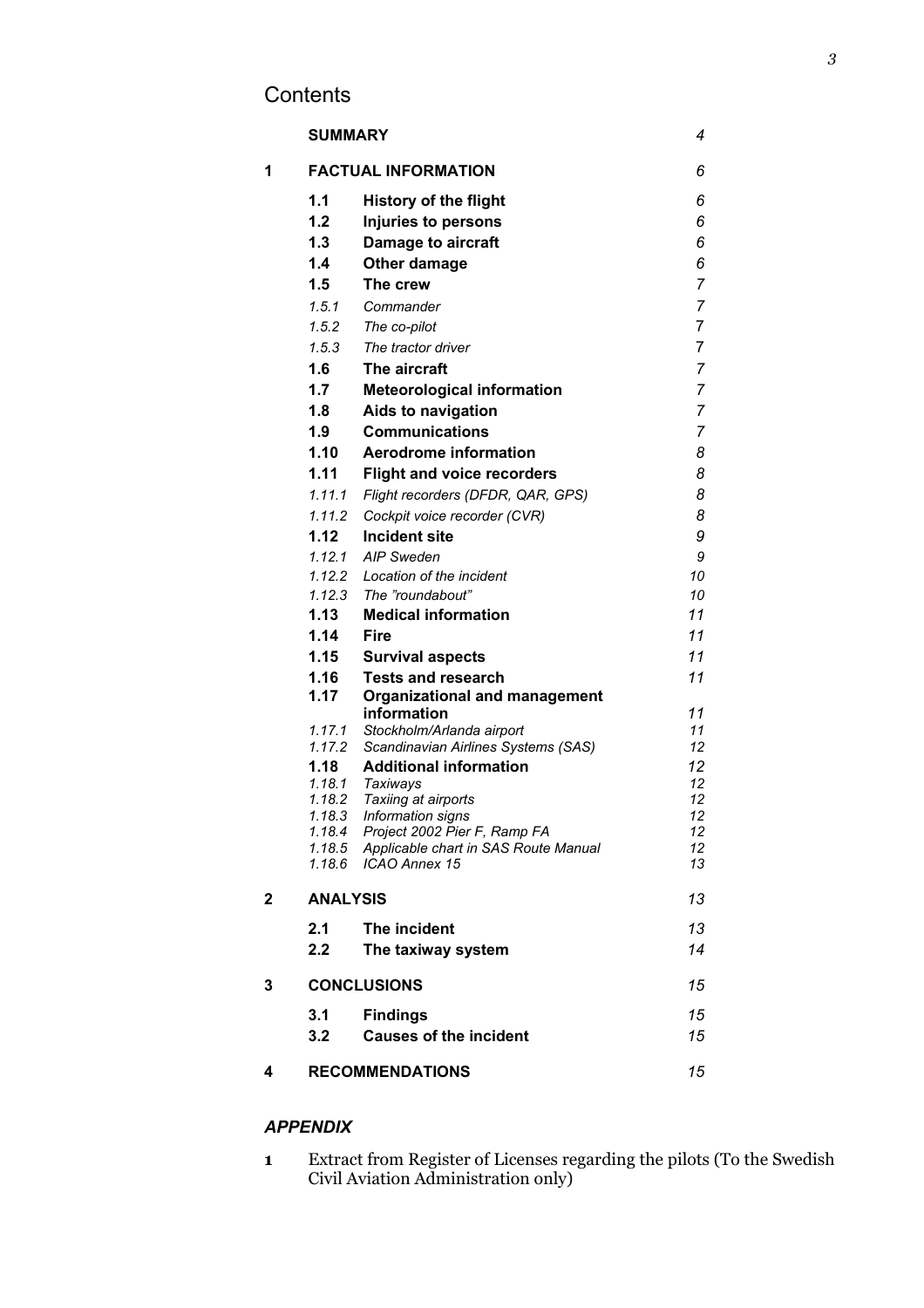# **Report RL 2003:47e**

L-093/02 Report finalized 2003-12-15

| Aircraft; registration, type               | LN-RPL, Boeing 737-800                                                                                                                                  |  |  |
|--------------------------------------------|---------------------------------------------------------------------------------------------------------------------------------------------------------|--|--|
| Class, airworthiness                       | Normal, valid certificate of airworthiness                                                                                                              |  |  |
| Owner/operator                             | SAS Struktur 1 Handelsbolag/SAS                                                                                                                         |  |  |
| Date and time                              | 2002-10-27, 16:20 hours during dusk Note:<br>All times in this report refer to Swedish Standard<br>Time ( $UTC + 1 hour$ )                              |  |  |
| Place of occurrence                        | Stockholm/Arlanda airport, AB County,<br>Sweden (pos. 5939N 01756E; 38 meters<br>above sea level)                                                       |  |  |
| Type of flight                             | Scheduled traffic during taxi                                                                                                                           |  |  |
| Weather                                    | According to SMHI's analysis at 15:22 hrs:<br>wind 230 <sup>o</sup> /7 knots, good visibility, sky<br>clear, temp./dew point $+7/+2$ °C, QNH 990<br>hPa |  |  |
| Persons on board; crew                     | 2 pilots, 4 cabin crew members                                                                                                                          |  |  |
| passengers                                 | 184                                                                                                                                                     |  |  |
| Tow tractor                                | One driver in a tractor (towbarless) of type<br>Goldhofer AST 2 towing an MD-87                                                                         |  |  |
| <i>Injuries to persons</i>                 | None                                                                                                                                                    |  |  |
| Damage to aircraft                         | None                                                                                                                                                    |  |  |
| Other damage                               | None                                                                                                                                                    |  |  |
| Commander:                                 |                                                                                                                                                         |  |  |
| Age, gender, licence, total                | 36 year old male, D (Swedish), approxi-                                                                                                                 |  |  |
| flying time                                | mately 7,000 hours, of which 529 hours on<br>the type                                                                                                   |  |  |
| Flying hours previous 90<br>days           | 92 hours, all on the type                                                                                                                               |  |  |
| Number of landings previous<br>90 days     | 76                                                                                                                                                      |  |  |
| Co-pilot:                                  |                                                                                                                                                         |  |  |
| Age, gender, licence, total<br>flying time | 37 year old male, D (Swedish), approxi-<br>mately 5,600 hours, of which approxi-<br>mately 4,000 hours on the type                                      |  |  |
| Flying hours previous 90                   |                                                                                                                                                         |  |  |
| days                                       | 65 hours, all on the type                                                                                                                               |  |  |
| Number of landings previous                |                                                                                                                                                         |  |  |
| 90 days                                    | 51                                                                                                                                                      |  |  |
| Tow tractor driver:                        | 43 year old male, tractor towing experience<br>since $1984$                                                                                             |  |  |

The Swedish Accident Investigation Board (SHK) was notified on the 22nd of November 2002 that an incident between an aircraft with registration LN-RPL and a tow tractor had occurred at Stockholm/Arlanda airport, AB County, Sweden, on the 27<sup>th</sup> of October 2002 at 16:20 hours.

The incident has been investigated by SHK, represented by Lena Svenaeus, Chairperson, Monica J. Wismar, Chief Investigator Flight Operations until 31 August 2003, thereafter Mats Öfverstedt and Henrik Elinder, Chief Technical Investigator Aviation.

Rickard Jörgensen has assisted SHK as air traffic control expert.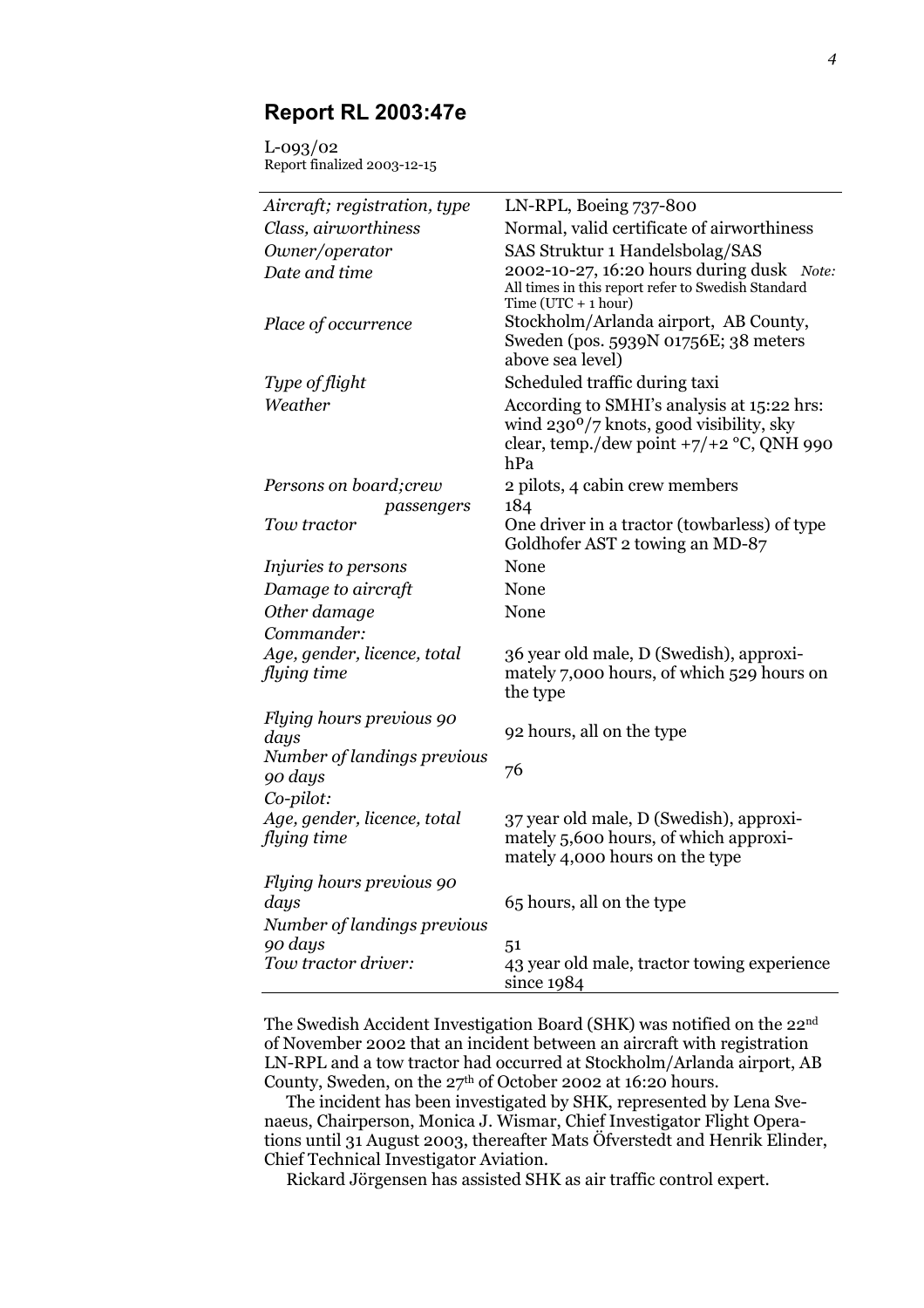The investigation has been followed by the Swedish Civil Aviation Administration through Kåre Jernling.

#### **Summary**

An aircraft of type Boeing 737-800, belonging to SAS, with flight number SK009 landed at Stockholm/Arlanda airport on runway 26. In connection with taxiing in, the pilots misinterpreted the taxi chart in the SAS Route Manual they were using, which caused the aircraft to be taxied onto the wrong side of a "roundabout" situated between taxiways X and Z. Owing to this, the aircraft ended-up on a collision course with a tractor, towing an aircraft of type MD-87 that was transiting the same "roundabout". The tractor driver thought that the Boeing 737 was close to colliding with the tractor. In order to avoid a collision he backed-up the tractor and the attached MD-87 approximately 50–75 meters.

The air traffic controller observed that the aircraft had entered taxiway ZP instead of ZN and pointed this out to the pilots. During the in-taxi the pilots saw the tow tractor with its attached aircraft obliquely left and forward of their aircraft but did not feel that any risk of collision existed.

The investigation has shown that the "roundabout" that the pilots saw between ZN and ZP was not depicted on the taxi chart they utilized. It was also not depicted in the relevant AIP1 . Furthermore it has been ascertained that the design and placement of certain information signs within the taxi system can be misinterpreted.

The incident was caused by the fact that the relevant taxi chart in the Swedish AIP was subject to misinterpretation. Contributory has probably been the unfortunate design of an information sign.

#### **Recommendations**

The Swedish Civil Aviation Administration is recommended to revise the present regulations concerning the design of taxi charts in the Swedish AIP and that of information signs, with respect to the risk of misinterpretation. *(RL 2003:47e R1).* 

 $\overline{a}$ 

<sup>1</sup> AIP – Aeronautical Information Publication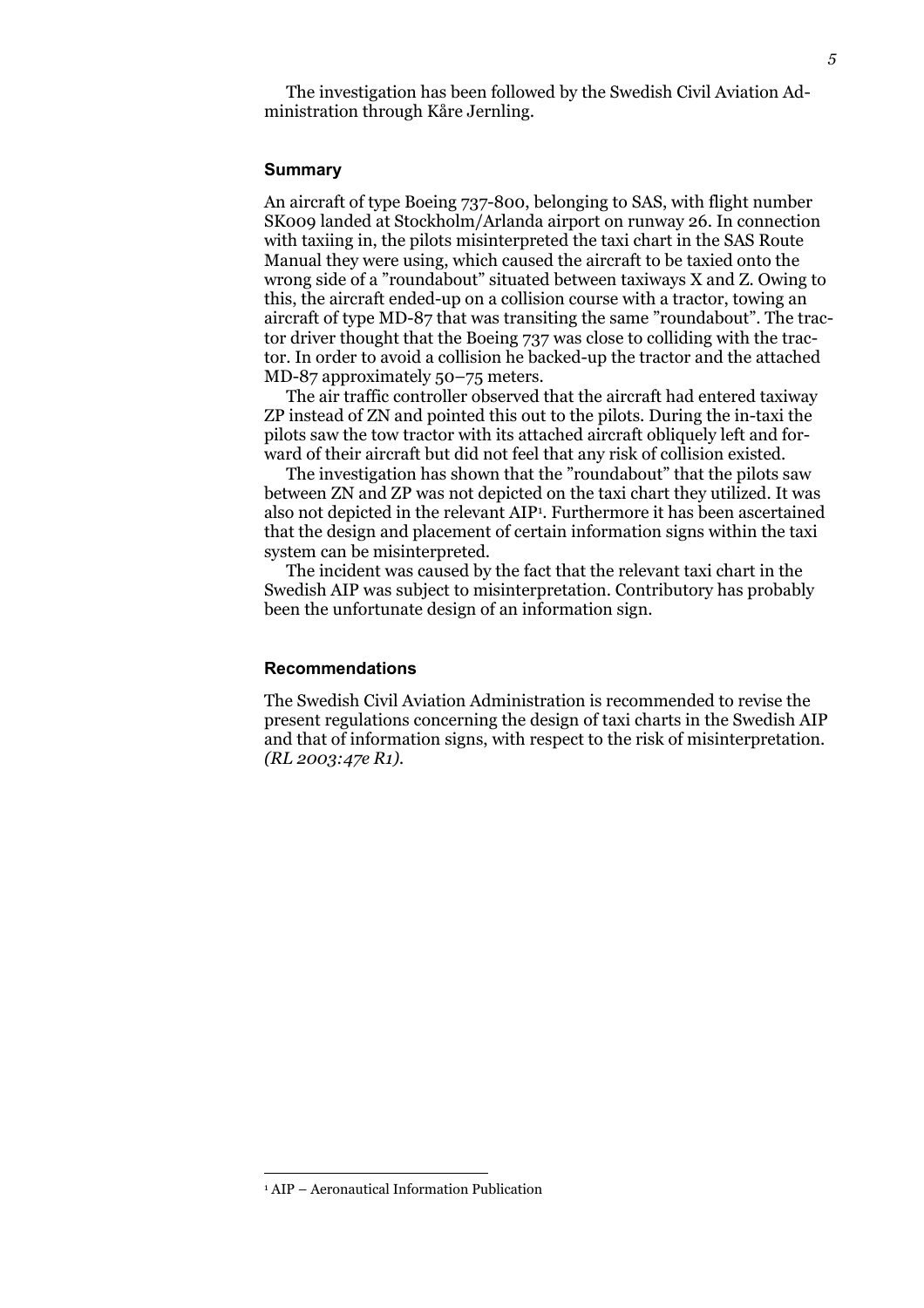## **1 FACTUAL INFORMATION**

## **1.1 History of the flight**

An aircraft of type Boeing 737-800, belonging to SAS, with flight number SK009 landed at Stockholm/Arlanda airport on runway 26 after a flight from Luleå/Kallax airport. As the aircraft exited the far end of the runway via the high-speed exit (taxiway XA), the air traffic controller on ground frequency cleared the pilots to taxi to gate number 35 via ZN and taxiway Z (see chart in section 1.10).

The pilots referred to the SAS Route Manual APSI<sup>2</sup> (taxi chart) as an aid in taxiing. When the aircraft approached Z the pilots aimed at a "roundabout" between taxiways X and Z. With the help of the taxi chart they interpreted the "roundabout" as a depicted ground area immediately to the right of ZN in the direction of travel. They were not of the opinion that the information sign within the "roundabout" depicted anything different. Therefore they chose to proceed around the "roundabout" clockwise in order the subsequently continue taxiing on taxiway Z.

Simultaneously as SK009 landed, there was a tow tractor between Pier A and Pier F, towing an aircraft of type MD-87. The driver of the tractor had been cleared to tow the aircraft to Ramp H with the restriction to stop and hold prior to taxiway X to allow SK009 to taxi in. Normally, towing from Pier A and Pier F to Ramp H takes place via ZP.

When towing operation was approximately at ZP the tractor driver thought that the in-taxiing aircraft was approaching him at high speed and was of the opinion that it would collide with the tractor. In order to avoid a collision, the driver quickly shifted the tractor into reverse and backed-up the tractor and the attached aircraft approximately 50-75 meters.

The air traffic controller observed that the aircraft had entered ZP instead of ZN and pointed this out to the pilots. During the taxi-in the pilots observed the tow tractor with the attached aircraft obliquely left and forward of their aircraft but did not feel that any risk of collision existed. They informed the air traffic controller that the "island" ("roundabout") between ZP and ZN was not depicted on the taxi chart they were using. The incident occurred at position 5939N 01756E; 38 meters above sea level.

|                  | Crew | Passengers Other | Total |
|------------------|------|------------------|-------|
| Fatal            |      |                  |       |
| Serious injuries |      |                  |       |
| Minor injuries   |      |                  |       |
| No injuries      |      | 184              | 191   |
| Total            |      | 184              | 191   |

### **1.2 Injuries to persons**

## **1.3 Damage to aircraft**

None.

#### **1.4 Other damage**

None.

 $\overline{a}$ 

<sup>2</sup> APSI – Aircraft Taxiing and Parking Stands Information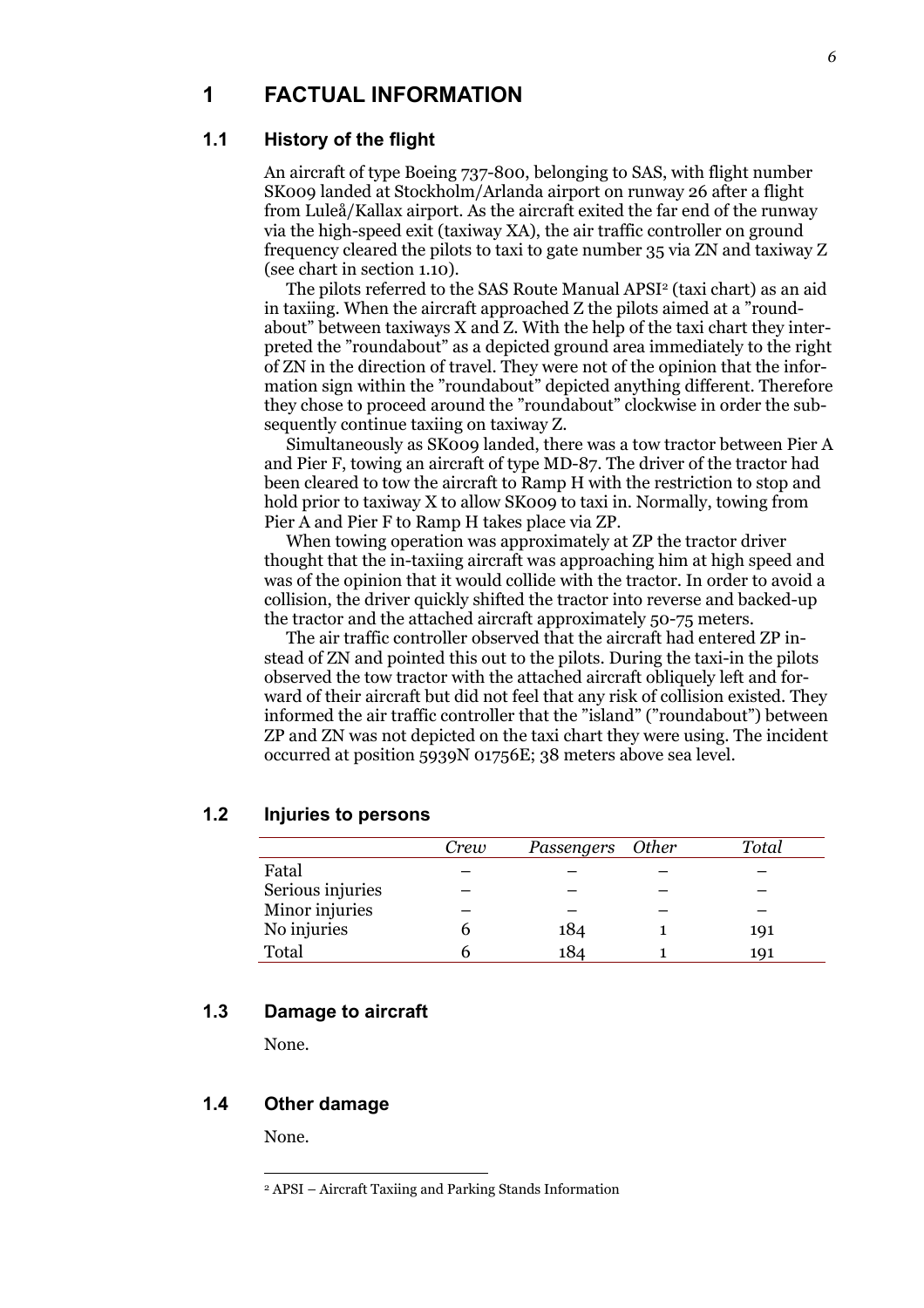### **1.5 The crew**

#### *1.5.1 Commander*

The commander, male, was 36 years old at the time and held a valid Dlicence.

| <b>Flying hours</b> |                          |         |               |  |
|---------------------|--------------------------|---------|---------------|--|
| <i>Previous</i>     | 24 hours                 | 90 days | Total         |  |
| All types           | $\overline{\phantom{0}}$ | 92      | Approx. 7,000 |  |
| This type           | $\overline{\phantom{0}}$ | 92      | 529           |  |

Number of landings this type previous 90 days: 76. Flight training on the type completed in October 2001. Latest PC (proficiency check) carried-out on the 9<sup>th</sup> of October 2002.

#### *1.5.2 The co-pilot*

The co-pilot, male, was 37 years old at the time and held a valid D-licence.

| <b>Flying hours</b> |          |         |               |  |
|---------------------|----------|---------|---------------|--|
| previous            | 24 hours | 90 days | Total         |  |
| All types           | -        | 65      | Approx. 5,600 |  |
| This type           | -        | 65      | Approx. 4,000 |  |

Number of landings this type previous 90 days: 51. Flight training on type completed in January 1992. Latest PC carried-out on the 11<sup>th</sup> of October 2002.

#### *1.5.3 The tractor driver*

The tractor driver, male, was 42 years old at the time and had worked with towing since 1984.

## **1.6 The aircraft**

The aircraft had a valid certificate of airworthiness.

### **1.7 Meteorological information**

According to SMHI´s analysis: wind 230º/7 knots, good visibility, sky clear, temp./dew point  $+7/+2$  °C, QNH 990 hPa.

### **1.8 Aids to navigation**

Not applicable.

### **1.9 Communications**

Below is a transcript of the radio communication between the air traffic controller and the tow tractor driver and pilots on board the in-taxiing aircraft respectively.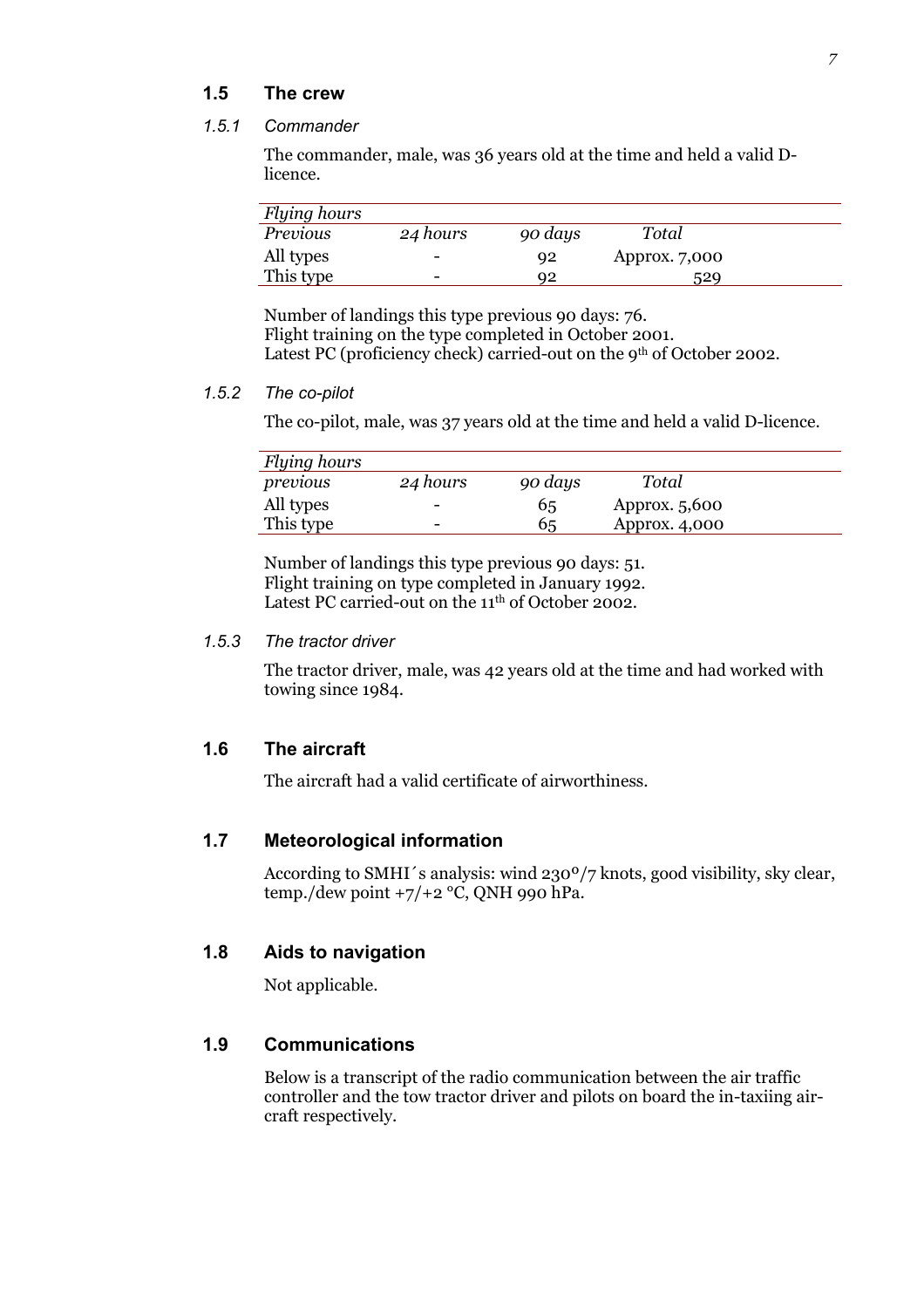| <b>Time</b> | <b>From</b>    | <b>Information</b>                                                                                                                                           |
|-------------|----------------|--------------------------------------------------------------------------------------------------------------------------------------------------------------|
| 00:00       | T9             | Tower, tractor 9. Fox 31 to Hotel.                                                                                                                           |
| 00:06       | <b>GND</b>     | Tractor 9, push, call me back.                                                                                                                               |
| 00:08       | T <sub>9</sub> | Yes, push, call back.                                                                                                                                        |
| 00:41       | T9             | 9 has pushed                                                                                                                                                 |
| 00:43       | <b>GND</b>     | 9 proceed to Hotel                                                                                                                                           |
| 00:45       | T9             | Proceeding to Hotel                                                                                                                                          |
| 01:36       | <b>GND</b>     | Tractor 9, hold prior to Xray.                                                                                                                               |
| 01:40       | T <sub>9</sub> | Hold prior to Xray then, tractor 9                                                                                                                           |
| 01:46       | <b>SK009</b>   | Ground, Scandinavian 009, good evening [after landing on<br>runway 26]                                                                                       |
| 01:49       | <b>GND</b>     | Scandinavian 009, good evening, taxi via Zulu November and<br>Zulu for 35                                                                                    |
| 01:54       | <b>SK009</b>   | Zulu November and Zulu for 35, Scandinavian 009                                                                                                              |
| 02:02       | <b>GND</b>     | And 009 you are number 1.                                                                                                                                    |
| 02:06       | <b>SK009</b>   | Number 1                                                                                                                                                     |
| 02:27       | <b>GND</b>     | Scandinavian 009 you were told to take Zulu November?<br>towing stop                                                                                         |
| 02:32       | <b>SK009</b>   | Yes it's , the chart (that's a little) funny here, I thought there<br>were two lines there, but there weren't really, but it's all right.                    |
| 02:39       | <b>GND</b>     | Tractor 9, continue to Hotel.                                                                                                                                |
| 02:42       | <b>SK009</b>   | Yes continue to Hotel, tractor 9, I had to back-up here (you<br>know!)                                                                                       |
| 02:46       | <b>GND</b>     | Yes, there was a misunderstanding, he had received Zulu<br>November.                                                                                         |
| 02:52       | <b>SK009</b>   | I almost think that this should be reported, because the chart<br>here shows that Zulu Papa and Zulu November are the same<br>without any island in between. |

## **1.10 Aerodrome information**

The layout and equipment of the airport is depicted in the AIP Sweden. Below (next page) is a survey map of the entire airport with the area of the incident circled.

## **1.11 Flight and voice recorders**

#### *1.11.1 Flight recorders (DFDR, QAR, GPS)*

The aircraft's DFDR has been transcribed and analyzed. The data registered indicates that the landing and taxiing to the parking gate was normal. When the aircraft vacated the runway and turned onto taxiway XA the ground speed was approximately 31 knots (57 km/h). As the aircraft approached ZP the speed was approximately 22 knots (41 km/h). In connection with the passage of ZP the minimum speed attained was 13 knots (24 km/h).

#### *1.11.2 Cockpit voice recorder (CVR)*

The pilots in the aircraft were of the opinion that no collision incident had taken place. The CVR was not deactivated and the recorded sound in the aircraft was recorded over.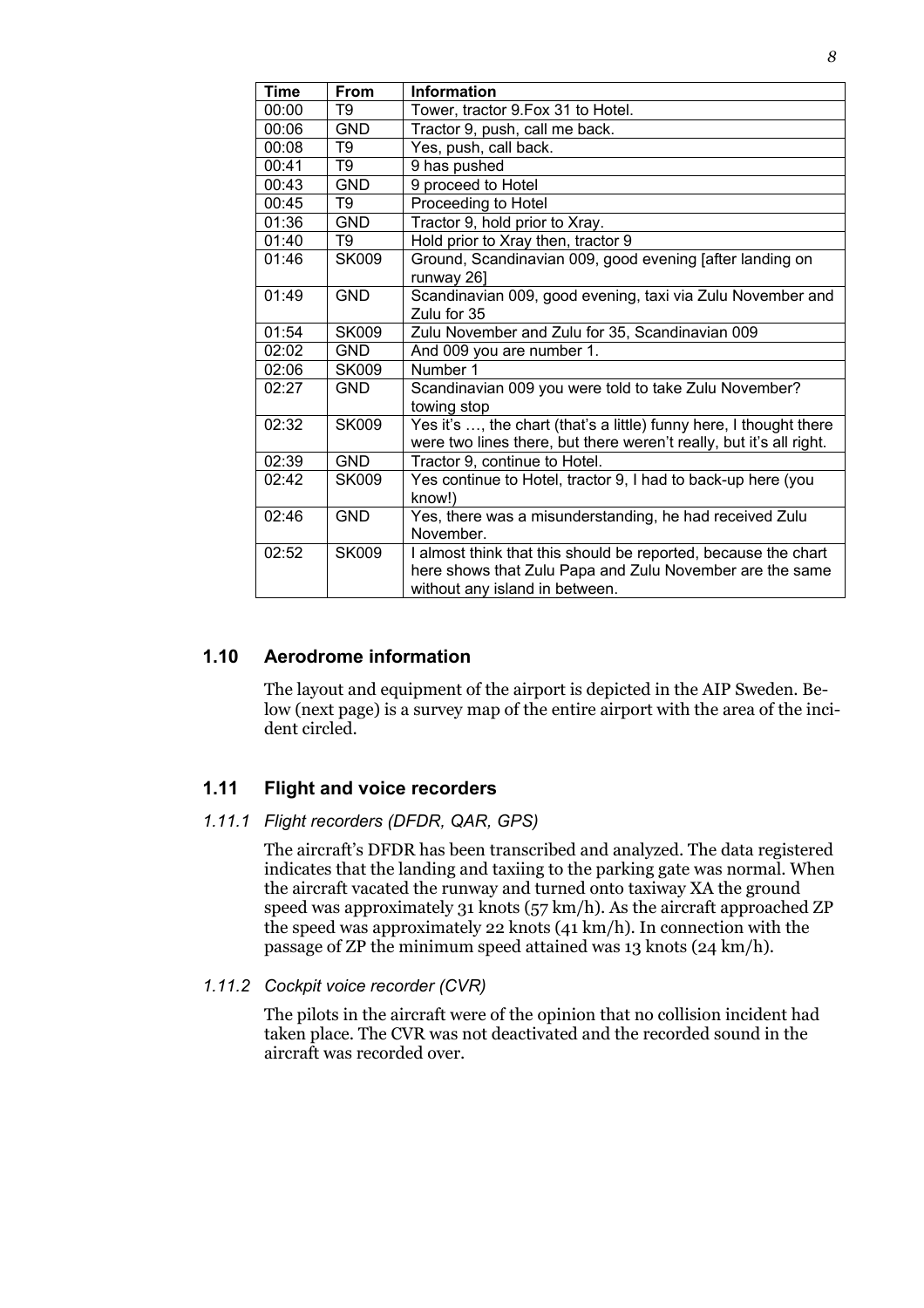

## **1.12 Incident site**

## *1.12.1 AIP Sweden*

Shown below is the area of the airport in question according to the AIP Sweden dated 15 July 2002, which was applicable at the time. All depicted taxiways have centerline lighting. The areas between taxiways X and Z that are depicted on the chart as white fields consist of grass surfaces.

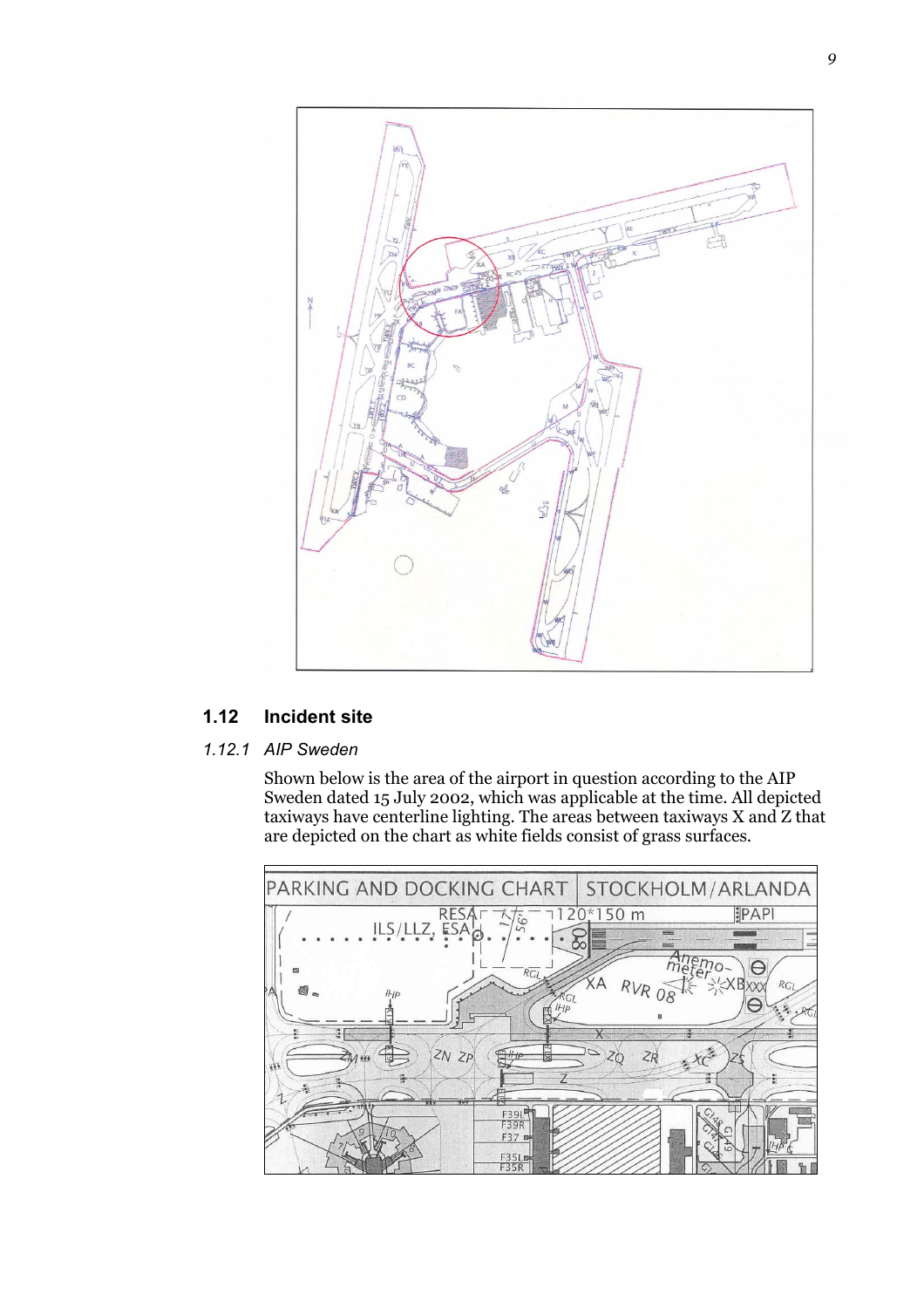#### *1.12.2 Location of the incident*

The incident occurred at ZP. Between ZP and ZN there is a "roundabout", which was marked with colored stakes at the time. The "roundabout" was not depicted in the AIP. The taxiways around the roundabout" have concentrated centerline lighting. According to the airport personnel, the lighting was on at the time on all of the taxiways in the area. On the chart depicted below from the AIP/ARRIVAL, the "roundabout" has been drawn in as a circle. The approximate positions of the aircraft and the tow tractor at the time of the incident have been marked with arrows.



#### *1.12.3 The "roundabout"*

The "roundabout" consists of a circle with a diameter of approximately 20 meters that is painted onto the asphalt surface between ZN and ZP. There are three illuminated information signs within the circle. One of these, with the appearance depicted below, is facing north and is readable from XA. This is a combination type sign, where the letters "ZN" are supposed to show that the aircraft is on a specific taxiway as viewed from the left-hand pilot position (pilot in command) and the symbol "<- Z ->" is intended to show directions to taxiway Z, behind the sign.



The photo below shows the "roundabout", as seen from XA, a few months after the incident.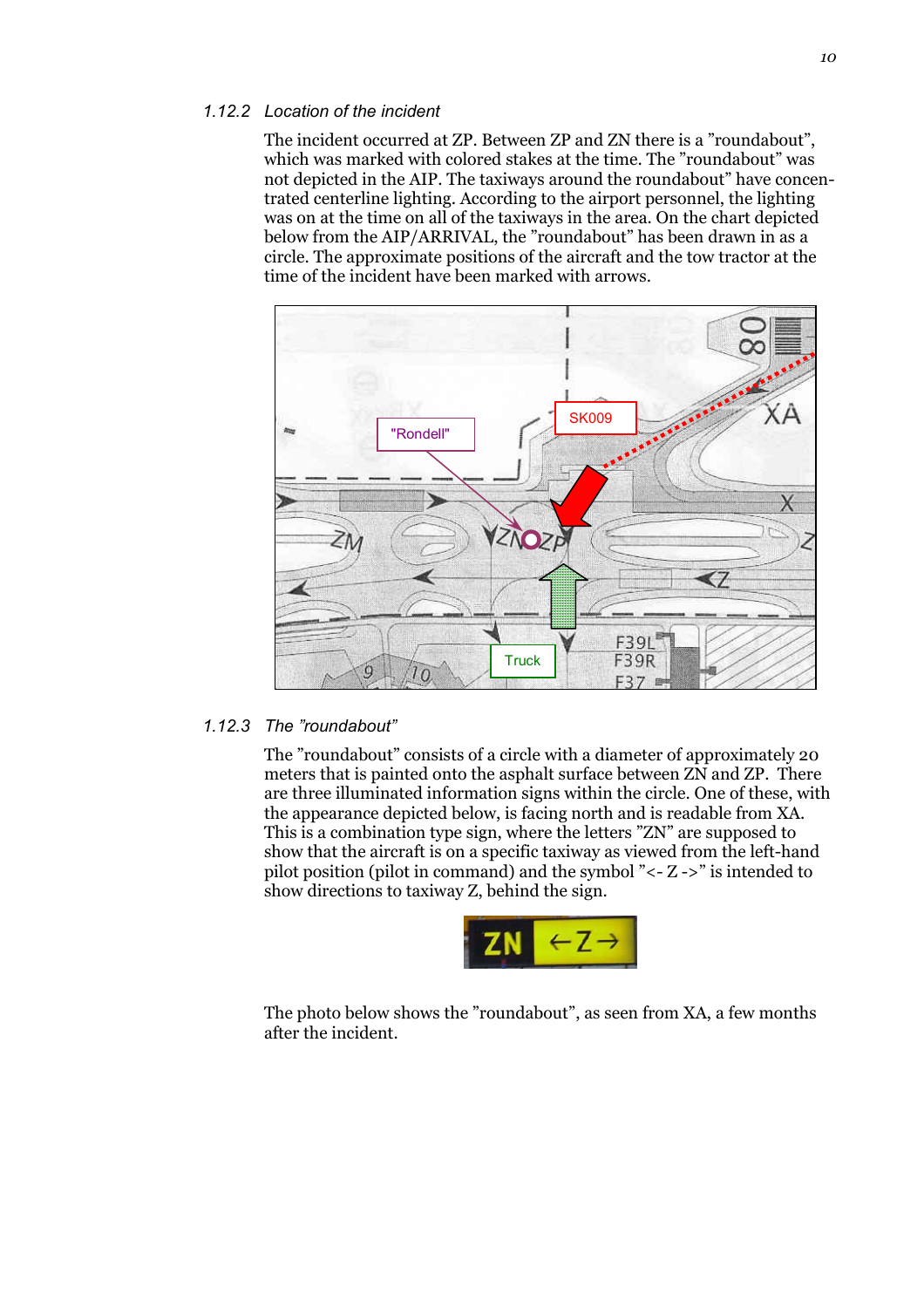

### **1.13 Medical information**

No medical investigation has been performed.

### **1.14 Fire**

There was no fire.

### **1.15 Survival aspects**

Not applicable.

#### **1.16 Tests and research**

None.

### **1.17 Organizational and management information**

#### *1.17.1 Stockholm/Arlanda airport*

Stockholm/Arlanda airport is owned and operated by the Civil Aviation Administration. Flight operational activities at the airport are subject to the approval of the Swedish Aviation Safety Authority. Other activities shall be conducted according to valid regulations. The operational responsibility for safety work and safety equipment at the airport is delegated under the office of Airport Safety Management.

Described in the handbook "SAFETY SYSTEMS ANALYSIS FOR STOCKHOLM-ARLANDA AIRPORT" is the process and the methods that are to be utilized at the airport for consultation with the Aviation Safety Authority and for the approval of the basis that is to be used for the application of operational approval for new construction or equipment, which have undergone such modifications that earlier approval documents are affected.

Concerning the basis for the AIP Sweden, there is an elaborate process account that describes the routines and the conditions of responsibility that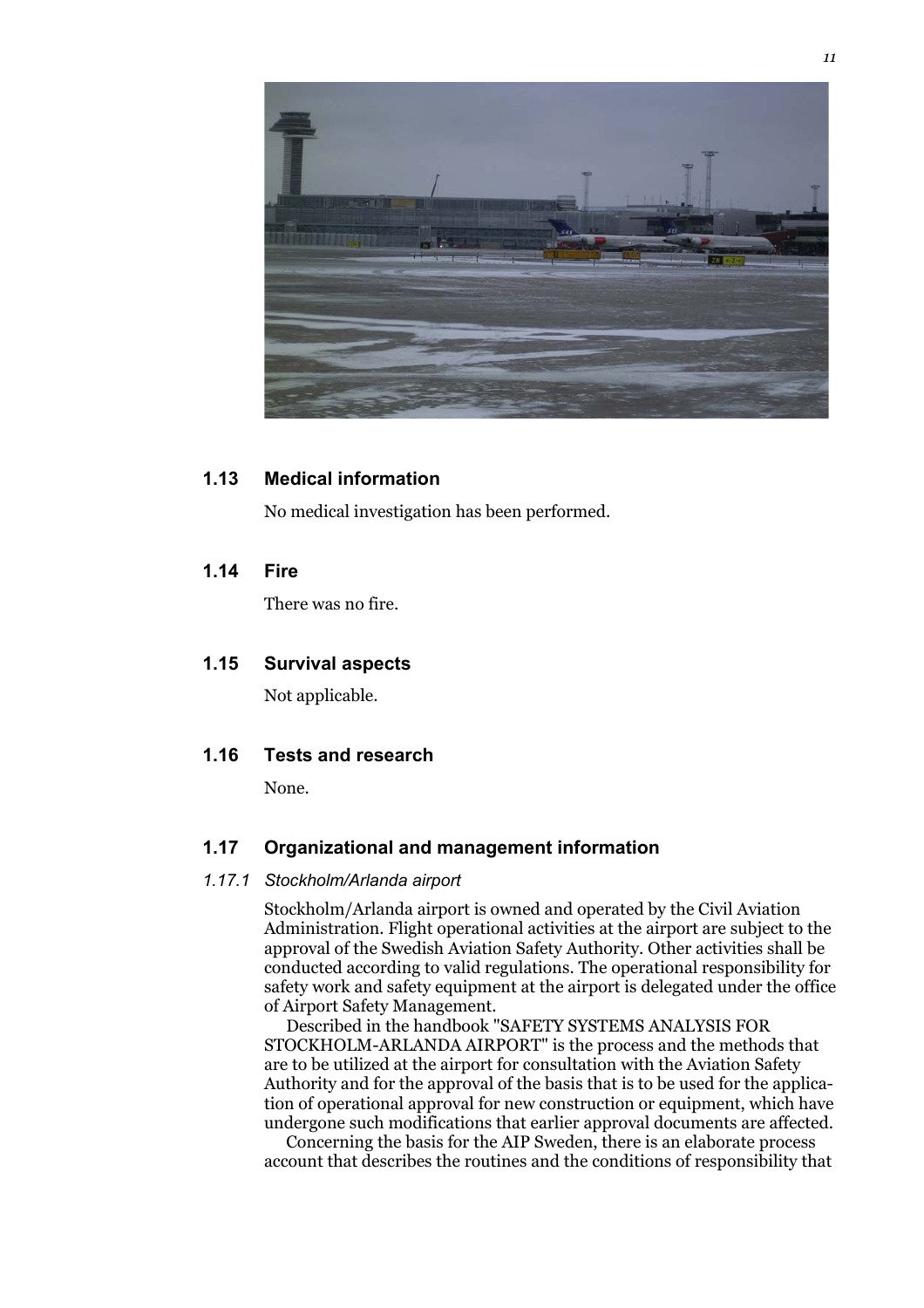are to guarantee that the AIP is compiled in accordance with valid national and international regulations.

#### *1.17.2 Scandinavian Airlines Systems (SAS)*

The airline SAS conducts national and international scheduled passenger flights. The company headquarters are in Stockholm. Operations Management is also stationed in Stockholm. The SAS Route Manual is compiled by SAS Flight Support AB (now the European Aeronautical Group) and is based on the published AIP.

### **1.18 Additional information**

#### *1.18.1 Taxiways*

Regulations concerning the design and marking of taxiways are stated in the Swedish Rules of Civil Aviation (BCL)-F 2.1 and 2.2.

Regarding centerline lights, generally these are to be installed so that they provide continuous guidance from the centerline of the runway to a position on the ramp where the aircraft initiates its parking maneuver.

Regarding guidance systems for ground movements, visual aids (daylight markings, lighting, and signs) are to be designed so that they contribute to the prevention of collisions between aircraft, vehicles and fixed objects within the trafficked area.

Within the valid regulations, SHK has not found any special instructions concerning the marking of and information in the AIP of the type of "roundabout" that was involved in the incident here under investigation.

#### *1.18.2 Taxiing at airports*

As a general rule, during all taxi operations, aircraft shall follow the centerline of the taxiways and the centerline lighting according to published airport charts. Daylight markings, lights and information signs shall be utilized as a visual aid for navigation and determination of position.

#### *1.18.3 Information signs*

Information signs shall, according to BCL-F 2.2 paragraph 32, if possible be placed on the left-hand side of the taxiway. SHK has not found any specific regulations as to how letters and symbols on combination signs shall be placed with respect to each other in order to minimize the risk of misinterpretation.

#### *1.18.4 Project 2002 Pier F, Ramp FA*

Prior to the new air traffic control tower and the new terminal (Pier F) being put into operation, a taxiway system was constructed in front of Pier A and around Pier F. The previous taxiway ZP was extended to the west and taxiway ZN was added. According to the airport regulations, as a part of this reconstruction, a so-called safety validation was accomplished concerning the reconstruction. The safety validation, which is substantiated, showed that the taxiway system fulfilled the valid requirements according to BCL-F.

#### *1.18.5 Applicable chart in SAS Route Manual*

On the taxi chart in the SAS Route Manual, which the pilots used during the in taxiing, the "roundabout" between ZN and ZP was not depicted (see below). The chart was based on the AIP dated 15 July 2002. According to re-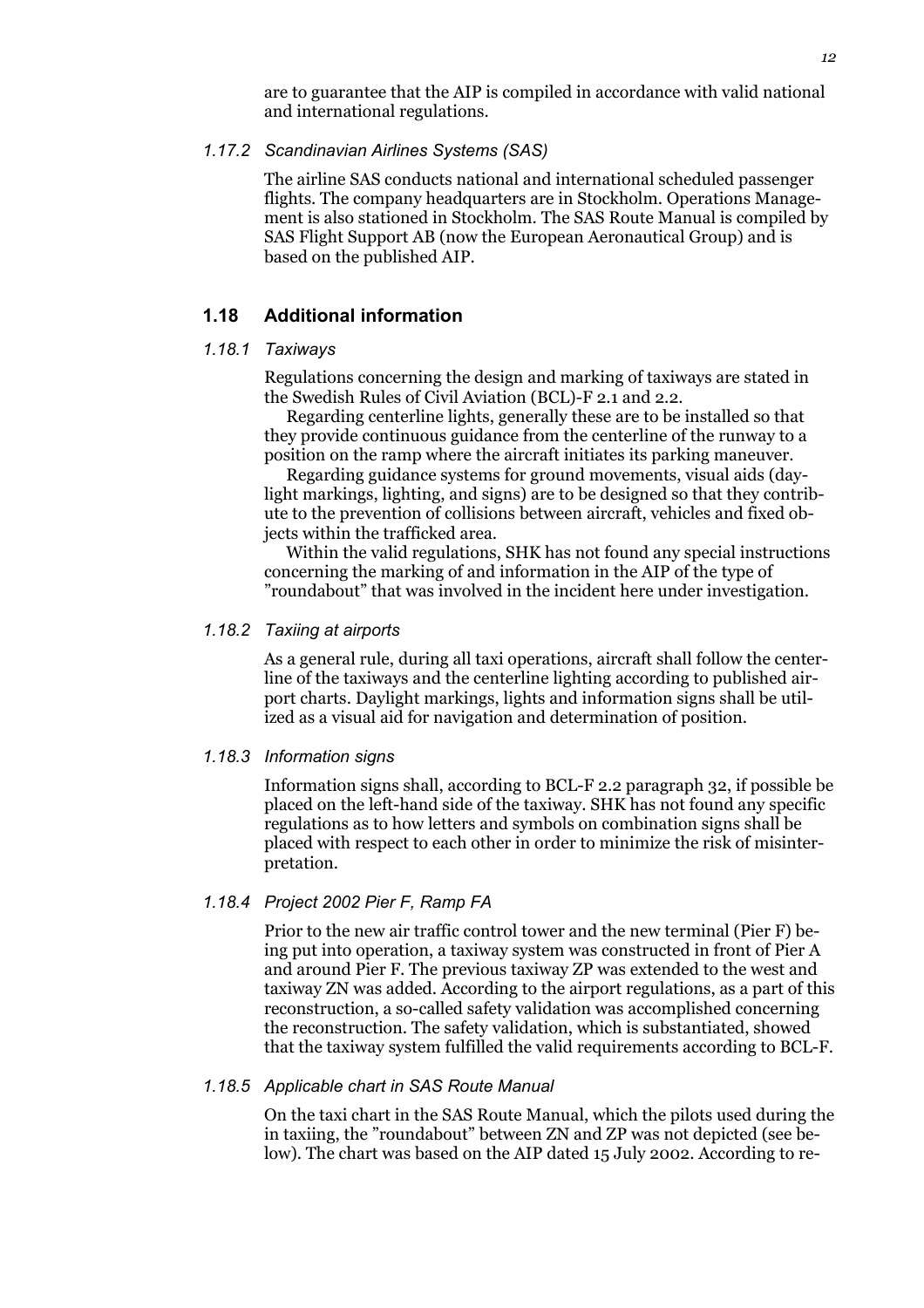ports from the Swedish Civil Aviation Administration, the AIP chart had been unchanged since the 23<sup>rd</sup> of December 2001.

The pilots have stated that they believed that the area between ZN and ZP consisted of an open surface without any "island" in between. Subsequent to the incident the "roundabout" (island) has been drawn-in in both the AIP and the SAS Route Manual.



SAS Route Manual

#### *1.18.6 ICAO Annex 15*

In Annex 15 of the International Civil Aviation Organization (ICAO) there are certain regulations in Chapter 4 concerning the contents and design of airport charts. Principles are also stated here about how changes to such charts shall be accomplished. Considerable freedom is provided for national formulation. Thus there are no specific demands about how a roundabout of the type presented in this investigation shall be depicted on the charts.

# **2 ANALYSIS**

### **2.1 The incident**

From a flight safety viewpoint the incident was serious. After landing the SAS aircraft was cleared to taxi to the parking gate via ZN and taxiway Z. The pilots understood the clearance however they chose the wrong route, whereby the aircraft taxied instead via ZP. This resulted in the aircraft being placed on a collision course with the tow tractor that was holding at ZP. Even though the pilots in the aircraft never experienced any risk of collision, the tractor driver's description of the sequence of events would seem to indicate that a collision might have taken place if he had not backed-up the tractor with its attached aircraft and cleared ZP for the in-taxiing aircraft.

It is a well-known fact that taxiing at large airports is, in certain cases, difficult. Often the taxiway systems are complicated and variations exist with respect to the design of visual aids for taxi operations. The air traffic controllers' routines and technical aids for control of traffic on the ground also vary. Darkness, limited visibility and high traffic density also contribute to making taxi operations demanding.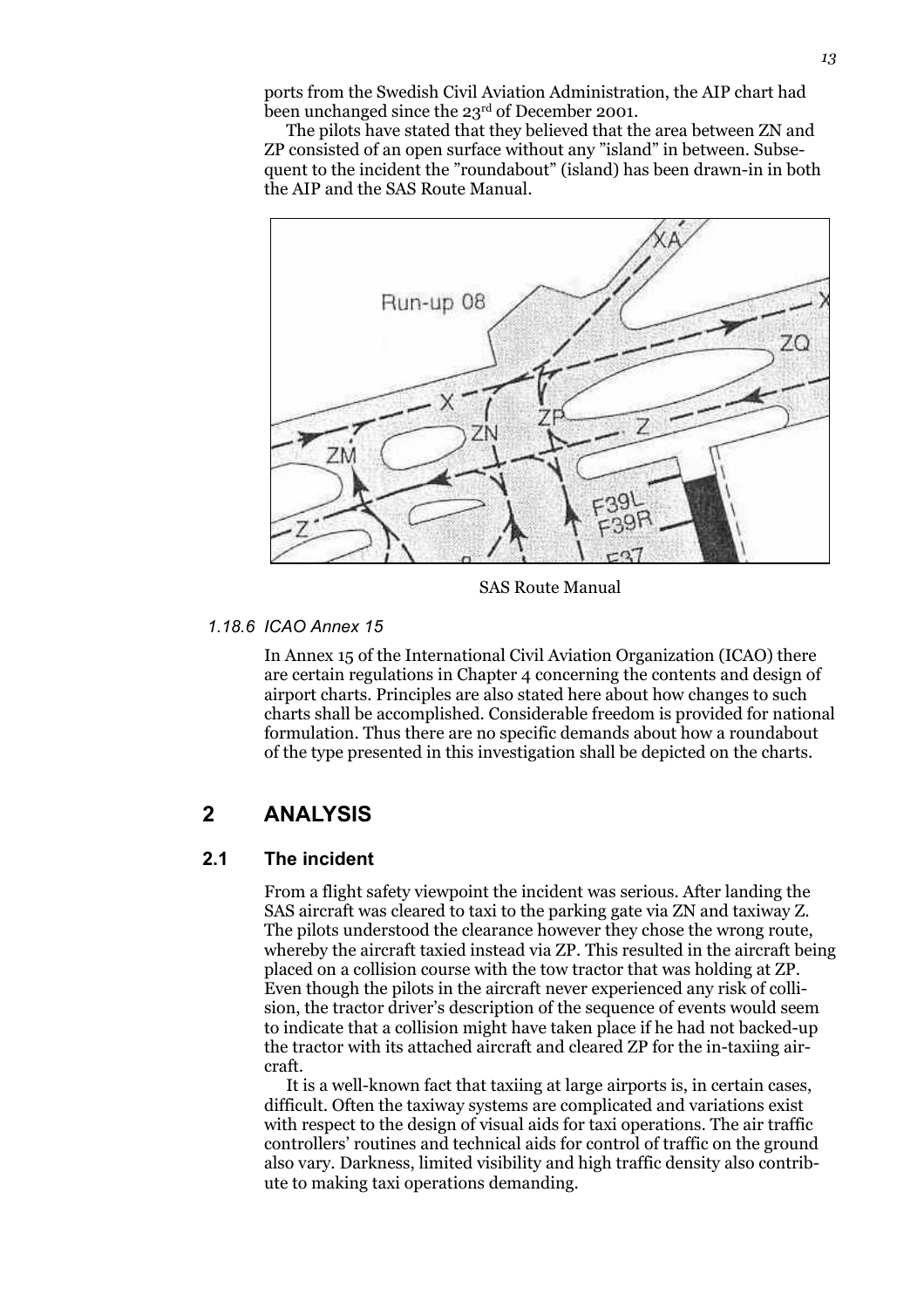Access to updated airport charts containing correctly depicted taxiways and various types of visual aids is still the basis upon which all taxi operations rest. Taxiing shall be conducted along the centerline and the centerline lighting of the taxiways in order to assure lateral clearance from fixed objects. Daylight markings, lights and signs are to be utilized in order to acquire a general overview of the immediate vicinity and to determine the position of the aircraft.

In addition to these aids it is natural that pilots consciously or subconsciously use other visual references in the immediate area. Such references at Stockholm/Arlanda airport can be the grass surfaces between the taxiways, which are depicted in the AIP as white fields.

At the time of the incident the pilots were using these visual references, depicted on the taxi chart they were using, in order to follow the taxi route they had been cleared for. As mentioned above, all of the grass areas between taxiways X and Z were depicted on the chart they were using, but not the "roundabout" between ZN and ZP.

Taking into consideration how the "roundabout" appeared from the viewpoint of the pilots (see chart and picture in 1.13.2-3), it is understandable that they mistook it for the grass area that is situated immediately to the right of ZN in the direction of travel.

Even the combination sign that the pilots observed within the "roundabout" lends itself to misinterpretation.



It is true that the sign is situated to the left of ZN, according to the instructions in BCL-F 2.2. However, because the letters "ZN" on the sign itself are placed to the left of the symbol " $\leq Z \rightarrow$ ", it may be very likely to intrepret the sign as indicating that ZN lies to the left of the sign and also on the left side of the "roundabout", which in this case is erroneous. Even the symbol " $\leq$   $\geq$ " can be considered to be ambigious, as taxi way Z, which lies behind the sign is a "one-way" taxiway to the right from the viewpiont of the observer.

In the opinion of SHK, it is these ambiguities that taken together caused the pilots to misinterpret the chart and taxi the wrong way.

### **2.2 The taxiway system**

SHK has not found any indication that the reconstruction of the taxiway system at ZN and ZP, including updating of the AIP was not accomplished according to the applicable BCL and safety requirements.

However, there does not seem to be any requirement within the applicable regulations concerning the marking of and information in the AIP about the special areas or "roundabouts" that are situated between the taxiways. Also these areas are not cleared of snow and therefore during the winter months may be mistaken for the clearly marked and depicted grass areas of the taxi system.

Furthermore, SHK has not found any instructions that describe how letters and symbols on combination signs shall be placed with respect to each other in order that they shall not be misinterpreted.

As recently as August 2003 SHK published a report (RL 2003:32) wherein it is established that, among other things, the taxiway system at Stockholm/Arlanda airport is complex and that there is a risk that operational mistakes may be made. In the recommendation, *RL 2003:32 R1,* the Swedish Civil Aviation Administration recommended to "perform an unbi-